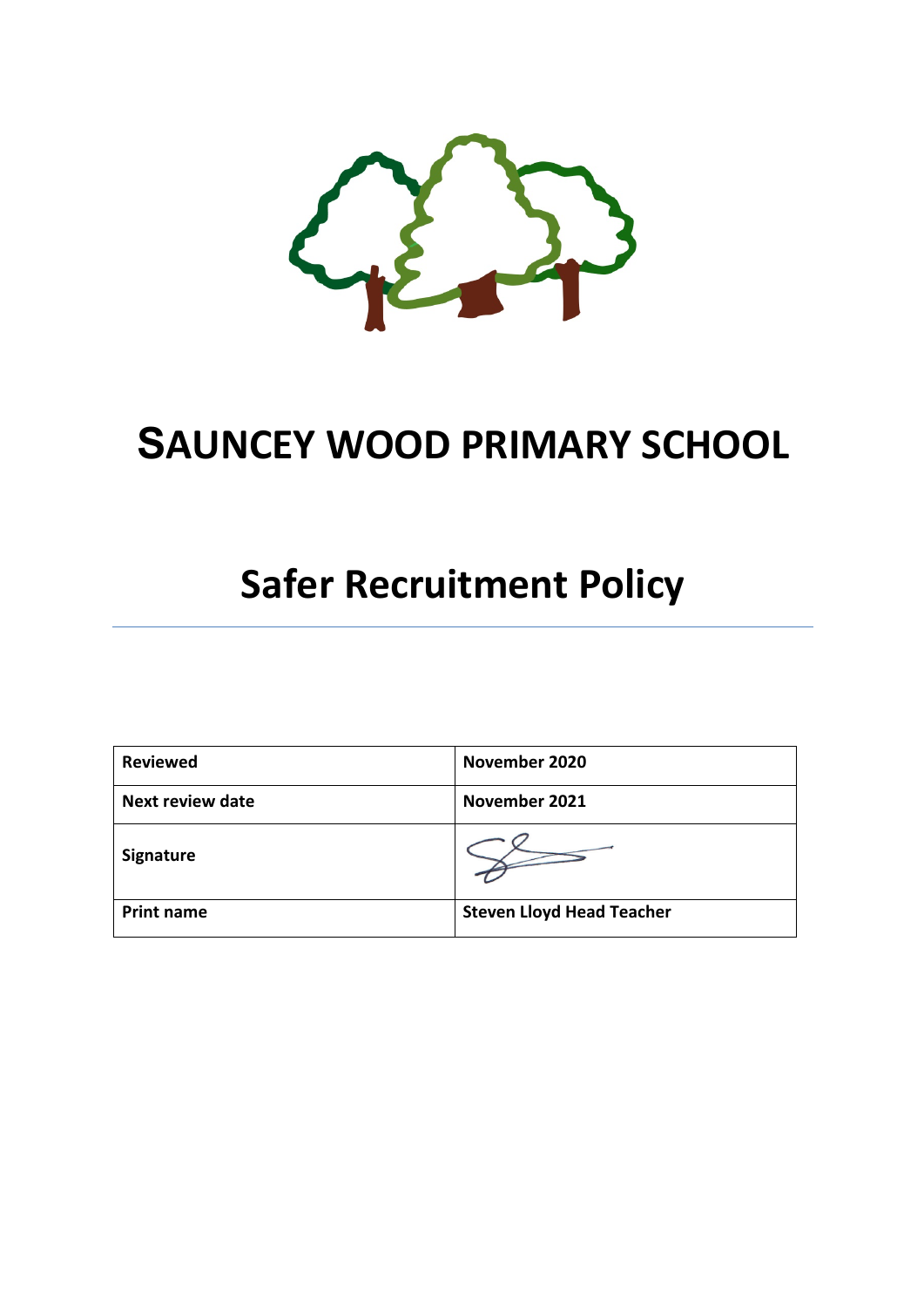

## **Contents**

| $\mathbf 1$ .   |       |                                                                                    |  |  |  |  |
|-----------------|-------|------------------------------------------------------------------------------------|--|--|--|--|
| 2.              |       |                                                                                    |  |  |  |  |
| 3.              |       |                                                                                    |  |  |  |  |
|                 | 3.1.  |                                                                                    |  |  |  |  |
|                 | 3.2.  |                                                                                    |  |  |  |  |
| 4.              |       |                                                                                    |  |  |  |  |
| 5.              |       |                                                                                    |  |  |  |  |
| 6.              |       |                                                                                    |  |  |  |  |
| 7 <sub>1</sub>  |       |                                                                                    |  |  |  |  |
| 8.              |       | Secretary of State Prohibition Orders and Section 128 direction (teaching and      |  |  |  |  |
| 9.              |       |                                                                                    |  |  |  |  |
| 10 <sub>1</sub> |       |                                                                                    |  |  |  |  |
|                 | 10.1. | Proof of identity, Right to Work in the UK & Verification of Qualifications and/or |  |  |  |  |
|                 | 10.2. |                                                                                    |  |  |  |  |
|                 | 10.3. |                                                                                    |  |  |  |  |
|                 | 10.4. |                                                                                    |  |  |  |  |
| 11.             |       |                                                                                    |  |  |  |  |
| 12.             |       |                                                                                    |  |  |  |  |
| 13.             |       |                                                                                    |  |  |  |  |
| 14.             |       |                                                                                    |  |  |  |  |
| 15.             |       |                                                                                    |  |  |  |  |
|                 |       |                                                                                    |  |  |  |  |
|                 |       |                                                                                    |  |  |  |  |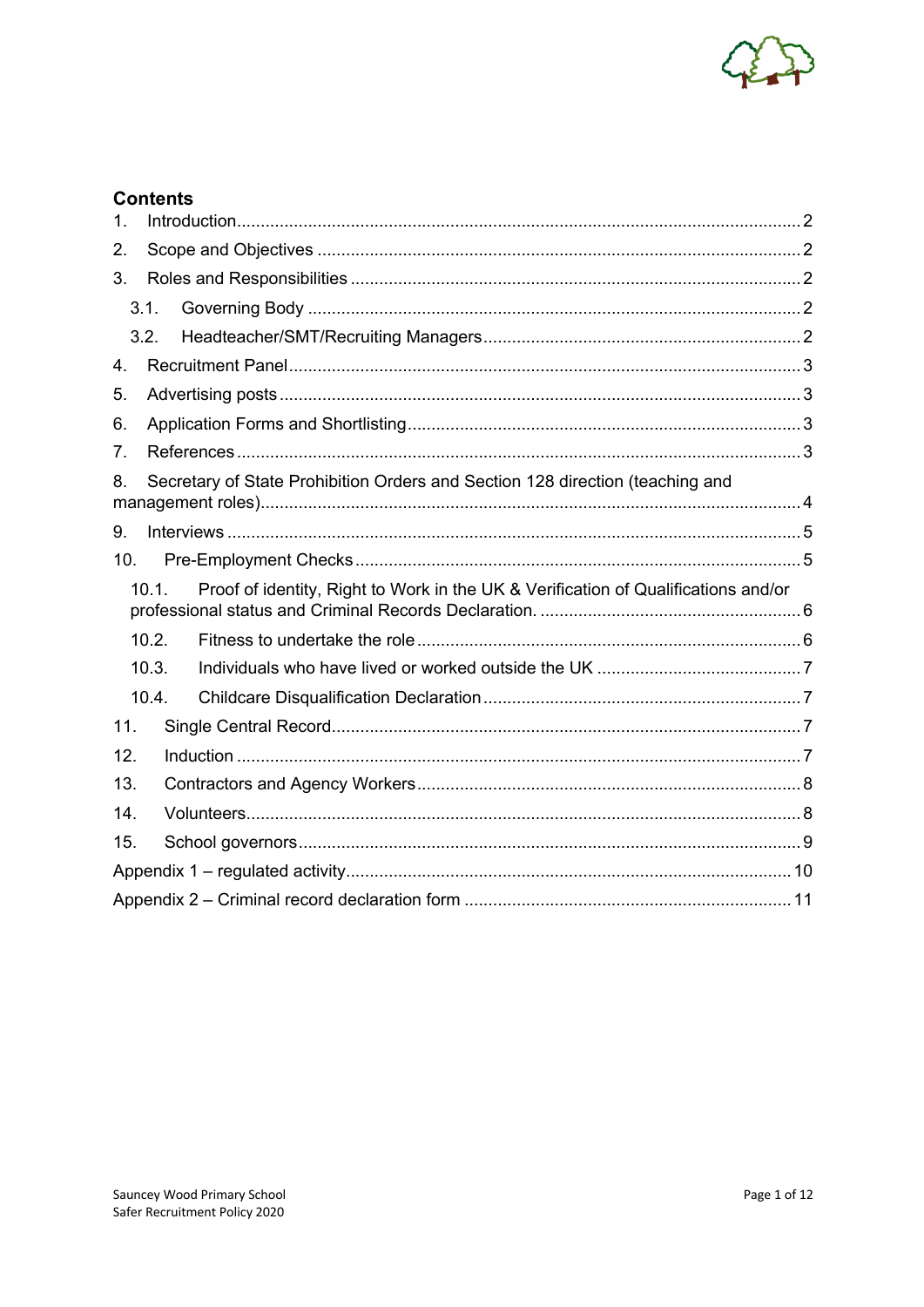

## **1. Introduction**

The safe recruitment of staff is the first step to safeguarding and promoting the welfare of children and young people in education. This school is committed to safeguarding and promoting the welfare of the pupils in its care and expects all staff and volunteers to share this commitment.

## **2. Scope and Objectives**

The scope of this policy is to set out the minimum requirements of a recruitment process that aims to:

- attract the best possible applicants to vacancies on the basis of their merit, abilities and suitability
- deter prospective applicants who are unsuitable for work with children or young people
- identify and reject applicants who are unsuitable for work with children and young people.

The objectives of this policy are as follows:

- to ensure that all applicants are considered equally and consistently
- to ensure that no applicant is treated unfairly on any grounds and specifically any protected characteristics as outlined in the Equality Act 2010
- to ensure compliance with all relevant legislation, recommendations and guidance including the statutory guidance published by the Department for Education (DfE), Keeping Children Safe in Education (KCSIE), the Prevent Duty Guidance for England and Wales (the Prevent Duty Guidance) and any guidance or code of practice published by the Disclosure and Barring Services (DBS)
- to ensure that the school meets its commitment to safeguarding and promoting the welfare of children and young people by carrying out all necessary pre-employment checks.

#### **3. Roles and Responsibilities**

#### **3.1. Governing Body**

- to ensure the school has effective policies and procedures in place for the recruitment of staff and volunteers in accordance with the DfE guidance and legal **requirements**
- to monitor compliance with the above policies.

#### **3.2. Headteacher/SMT/Recruiting Managers**

- to ensure the school operates safe recruitment practices and makes sure appropriate checks are carried out on all staff and volunteers
- to monitor contractors and agencies compliance with this document
- to promote the safeguarding of children and young people at every stage of the recruitment process.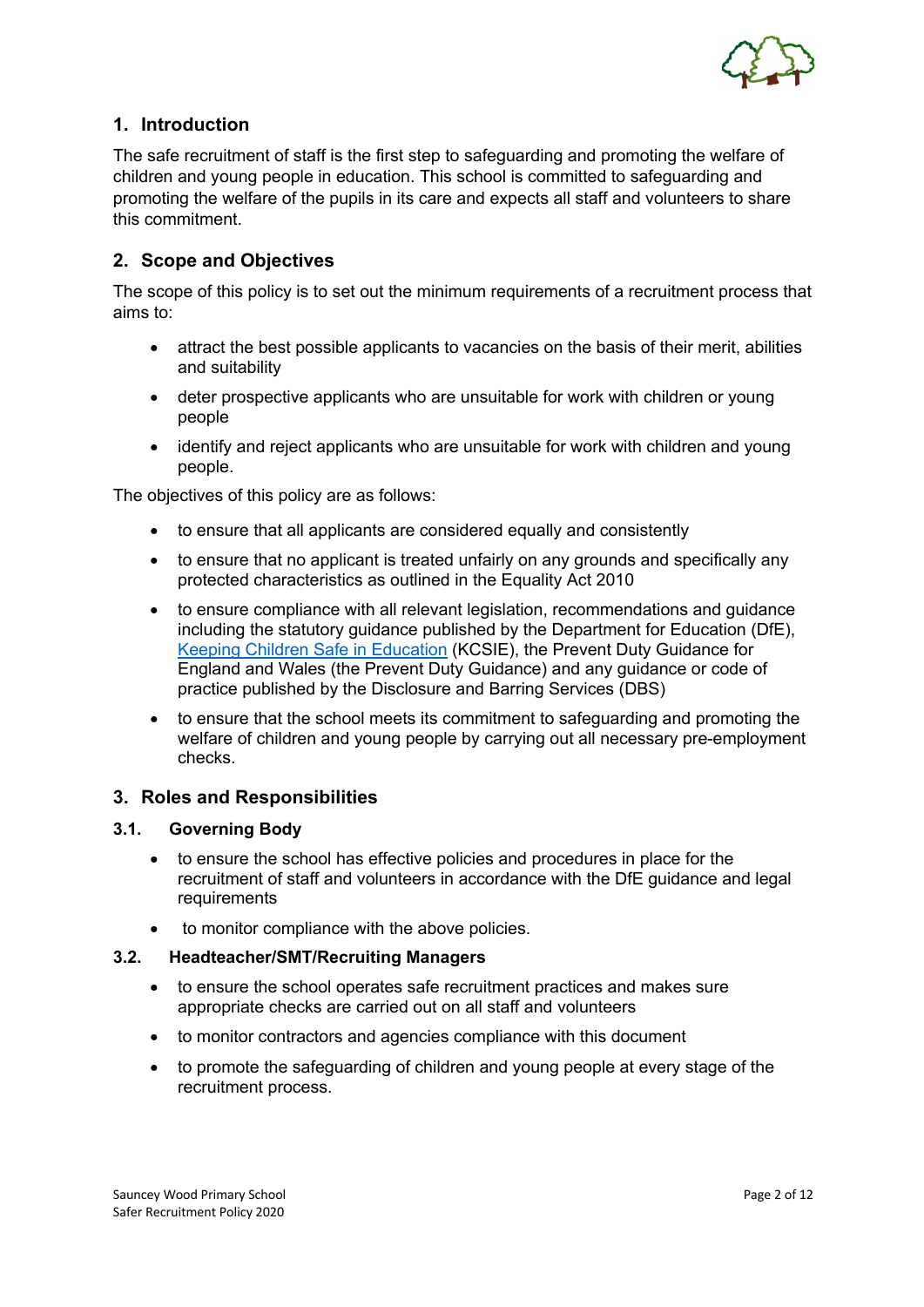

## **4. Recruitment Panel**

Subject to the availability of training and in accordance with KCSIE, the school will maintain a position in which at least one recruiter has successfully undertaken training or refresher training in safe recruitment procedures as referenced in the DfE guidance - Staffing and employment advice for schools.

## **5. Advertising posts**

Advertisements for posts, whether in newspapers, journals or online, will include the statement:

"The school is committed to safeguarding children and young people. All post holders are subject to a satisfactory enhanced Disclosure and Barring Service (DBS) check."

Prospective applicants will be supplied, as a minimum, with the following:

- job description and person specification
- the school's child protection policy
- the school's safer recruitment policy (this document)
- the selection procedure for the post
- an application form
- Childcare Disqualification self-declaration form (where applicable).

#### **6. Application Forms and Shortlisting**

All prospective applicants must fully complete an application form. CVs will not be accepted in isolation.

If shortlisted, candidates will be asked to complete a declaration regarding convictions and working with children as posts in schools are exempt from the provisions of the Rehabilitation of Offenders Act 1974. The relevant declaration form is attached at Appendix 2.

#### **7. References**

Where possible, references will be taken up before the interview stage, so that any discrepancies or gaps in employment can be explored during the interview.

Unless otherwise impracticable, references will be obtained from the candidate's current or most recent employer and will be sought directly from the referee.

If a candidate is moving from another school the reference must be from the Headteacher/Principal or another senior colleague (in the absence of a Headteacher) and not from a colleague.

Open references or testimonials provided by the candidate will not be accepted.

Where necessary, referees will be contacted by telephone or email in order to clarify any anomalies or discrepancies and verify the source of the reference. This contact will then be recorded on the school's Single Central Record for successful candidates.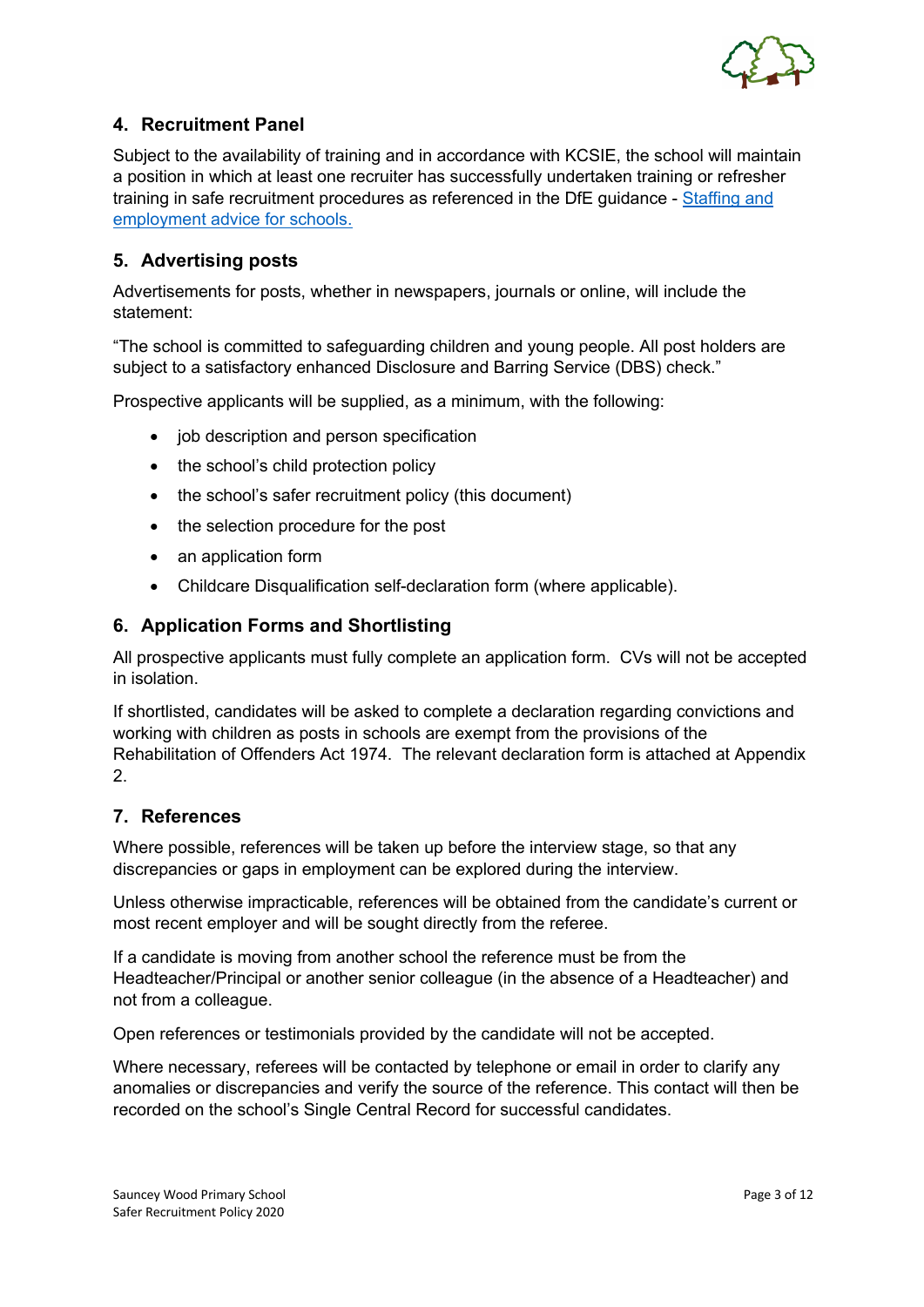

Where necessary, previous employers who have not been named as referees will be contacted in order to clarify any anomalies or discrepancies. A detailed written note will be kept of such exchanges.

Referees will always be asked specific questions about:

- the candidate's suitability for working with children and young people
- any disciplinary warnings, including time-expired warnings, that relate to the safeguarding of children
- the candidate's suitability for this post.

Applicants are entitled to see and receive, if requested, copies of their employment references.

## **8. Secretary of State Prohibition Orders and Section 128 direction (teaching and management roles)**

In all cases, where an applicant is to undertake a teaching role of any kind (this may include non-teaching staff if they plan, prepare and deliver lessons and assess and report on pupils without supervision of a qualified teacher) a Prohibition Order check will be made . It is anticipated that this will be performed at the shortlisting stage but will in any case be made before any offer of employment is made.

The above activities do not amount to "teaching work" if they are supervised by a qualified teacher. If in any doubt or if the candidate has taught previously, or may teach in the future, the check will be undertaken.

Prohibition orders prevent a person from carrying out teaching work in schools, sixth form colleges, 16 to 19 academies, relevant youth accommodation and children's homes in England. A person who is prohibited from teaching must not be appointed to work as a teacher in such a setting.

Prohibition orders are made by the Secretary of State following consideration by a professional conduct panel convened by the Teacher Regulation Agency (TRA). Pending such consideration, the Secretary of State may issue an interim prohibition order if it is considered to be in the public interest to do so.

A section 128 direction prohibits or restricts a person from taking part in the management of an independent school, including academies and free schools. A person who is prohibited is unable to participate in any management of an independent school such as:

- a management position in an independent school, academy or free school as an employee
- a trustee of an academy or free school trust; a governor or member of a proprietor body for an independent school
- or a governor on any governing body in an independent school, academy or free school that retains or has been delegated any management responsibilities.

A person prohibited under section 128 is also disqualified from holding or continuing to hold office as a governor of a school as stated in Keeping Children Safe in Education and the DfE Governance Handbook.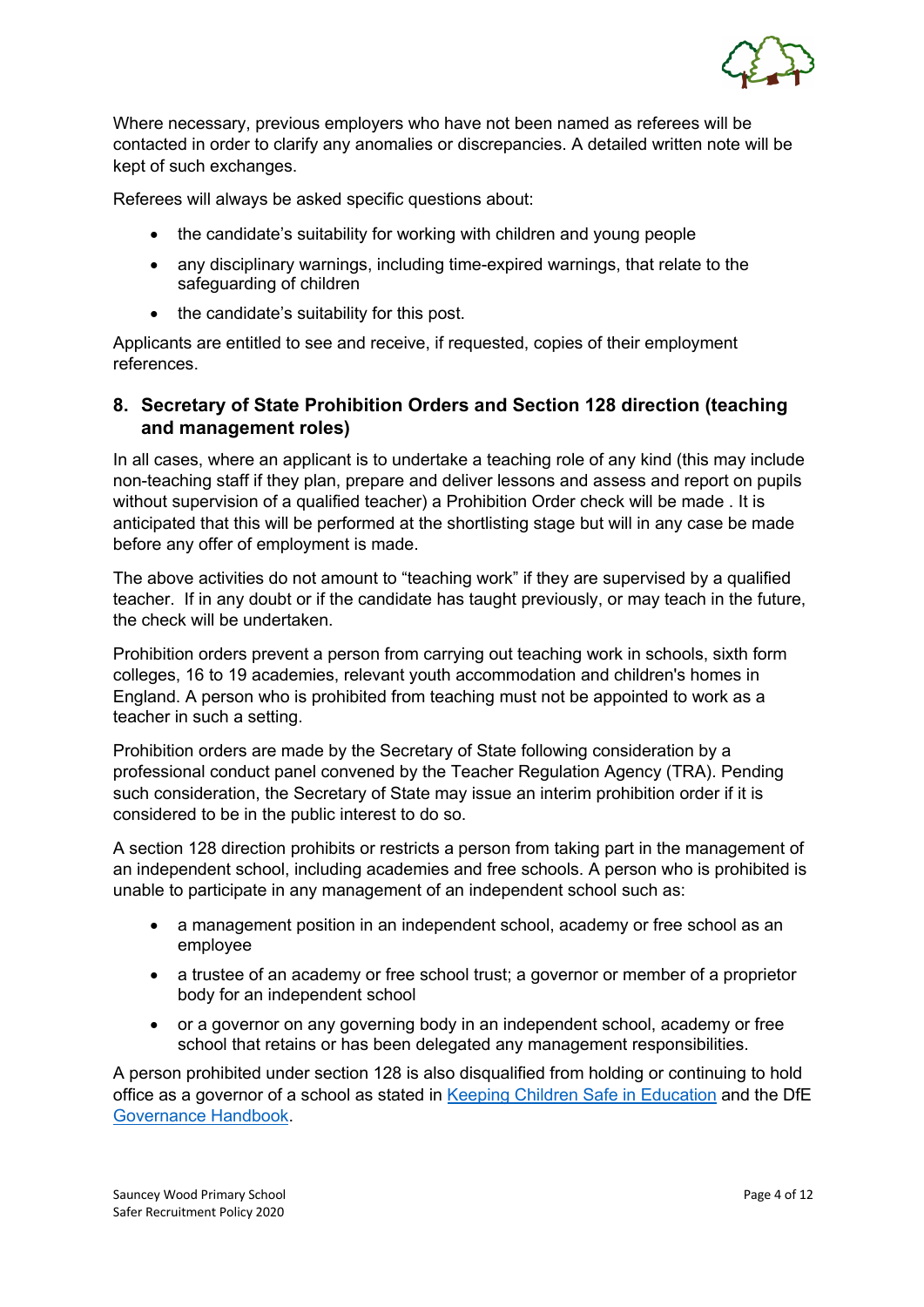

Checks for all prohibitions, sanctions and restrictions will be carried out by logging into the Secure Access/DfE Sign in Portal via the Teacher Regulation Agency web page. This is a free service available to all schools and colleges.

Where the candidate will be engaging in regulated activity, a DBS barred list check will also identify any section 128 direction.

#### **9. Interviews**

Selection techniques will be determined by the nature and duties of the vacant post and may include a variety of methods, however a face to face interview is essential as part of the process.

Telephone interviews may be used at the short-listing stage but will not be a substitute for a face-to-face interview (which could be via a visual electronic link such as Skype).

Candidates will be required to:

- explain satisfactorily any gaps in employment
- explain satisfactorily any anomalies or discrepancies in the information available to recruiters
- declare any information that is likely to appear on a DBS check
- demonstrate their capacity to safeguard and protect the welfare of children and young people
- demonstrate how they meet the job description and person specification.

At least one member of the interview panel will have undertaken safer recruitment training or refresher training as applicable.

All applicants who are invited to interview will be asked to bring original evidence of their identity, address and qualification. Photocopies will then be taken and destroyed for unsuccessful applicants no later than 6 months after the recruitment process has been concluded.

## **10.Pre-Employment Checks**

Any offer of appointment made to a successful candidate, including anyone who has lived or worked abroad, must be conditional on the satisfactory completion of the necessary preemployment checks and the school will:

- verify the candidate's identity. Identification checking guidelines can be found on the Gov.uk website.
- obtain (via the applicant) an enhanced DBS certificate (including barred list information for those who will be working in regulated activity (see Appendix 1)
- obtain a separate barred list check if an individual will start work in regulated activity before the DBS certificate is available. The school will also carry out a risk assessment if candidates will be starting work prior to a DBS certificate being available.
- Verify the candidate's mental and physical fitness to carry out their work responsibilities. A job applicant can be asked relevant questions about disability and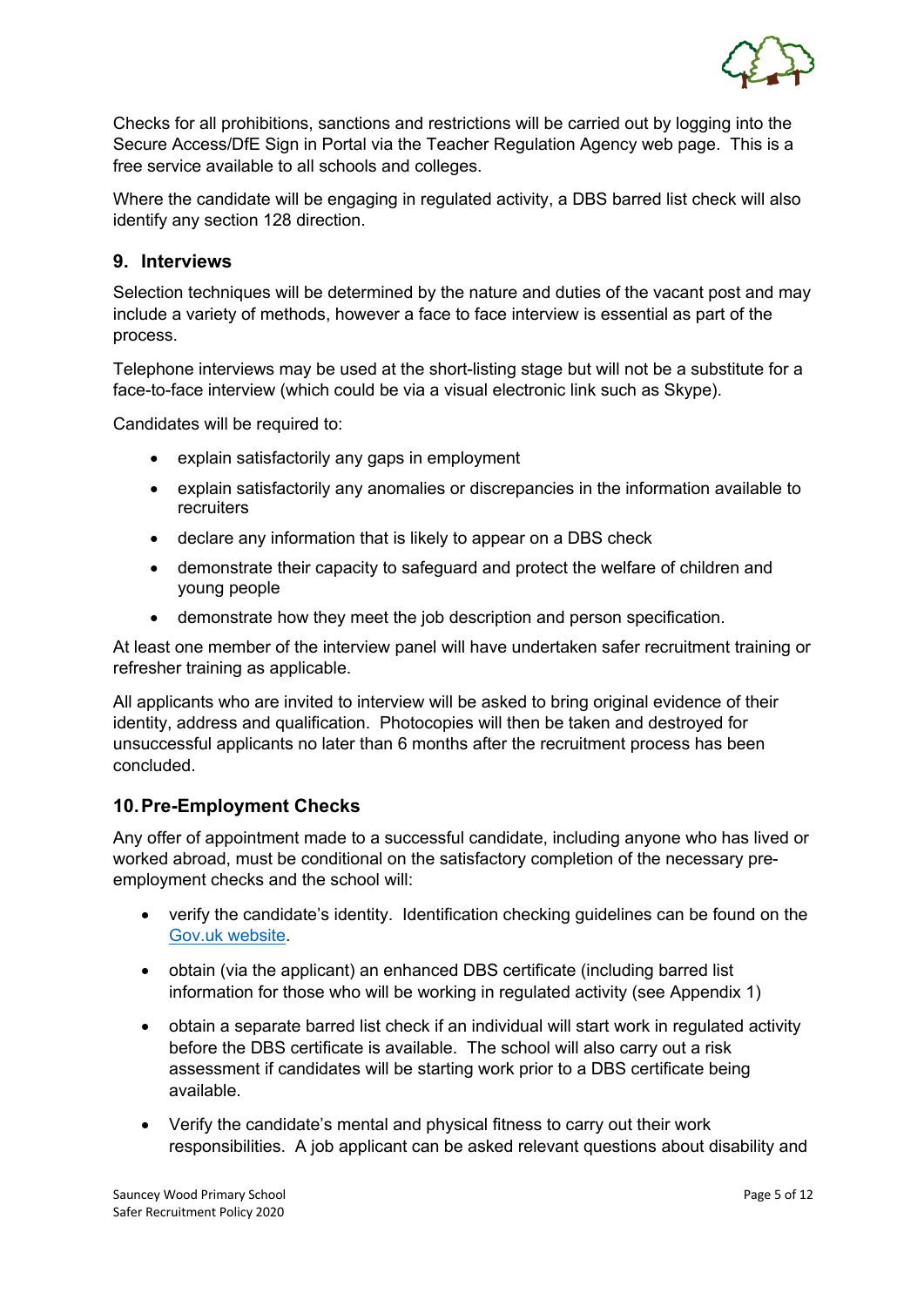

health in order to establish that they have the physical and mental capacity for the specific role - see paragraph 10.2.

- verify the candidate's right to work in the UK. Advice on this can be found on the Gov.uk website.
- for candidates from an EEA Country, they will be required to provide evidence of having obtained settled status under the Settlement Scheme by 30 June 2021. After this date those without settled status will be required to apply for a VISA which allows them to work in the UK. Where they are already in possession of this candidates must provide original evidence at the earliest opportunity.
- if the candidate has lived or worked outside the UK, make any further checks the school feel appropriate.
- Verify professional qualifications as appropriate by viewing original certificates. The Teachers Services system should be used to verify any award of qualified teacher status (QTS) and the completion of teacher induction or probation.
- ensure the candidate is checked against the prohibition from teaching orders see paragraph 8 above.
- ensure the candidate is checked against the prohibition from management roles (section 128) check where applicable (part of barred list check for those in regulated activity) - see paragraph 8 above.
- ensure the candidate completes a childcare disqualification declaration (where appropriate) – see paragraph 10.4.
- ensure the candidate has completed a declaration about convictions and working with children (see appendix 2).

#### **10.1. Proof of identity, Right to Work in the UK & Verification of Qualifications and/or professional status and Criminal Records Declaration.**

All shortlisted candidates invited to attend an interview at the school will be required to bring their identification documentation such as passport, birth certificate, driving licence etc. with them as proof of identity/eligibility to work in UK in accordance with those set out in the Immigration, Asylum and Nationality Act 2006 and DBS Code of Practice Regulations (including evidence of settled status as required) and to complete the Criminal Records Declaration form.

In addition, applicants must be able to demonstrate that they have actually obtained any academic or vocational qualification required for the position and claimed in their application form.

#### **10.2. Fitness to undertake the role**

A confidential pre-employment health questionnaire must be completed to verify the candidate's mental and physical fitness to carry out their work responsibilities.A successful candidate can be asked relevant questions about disability and health in order to establish whether they have the physical and mental capacity for the specific role **once an offer of employment has been made.** Confidential pre-employment checks will be carried out by the School's Occupational Health provider.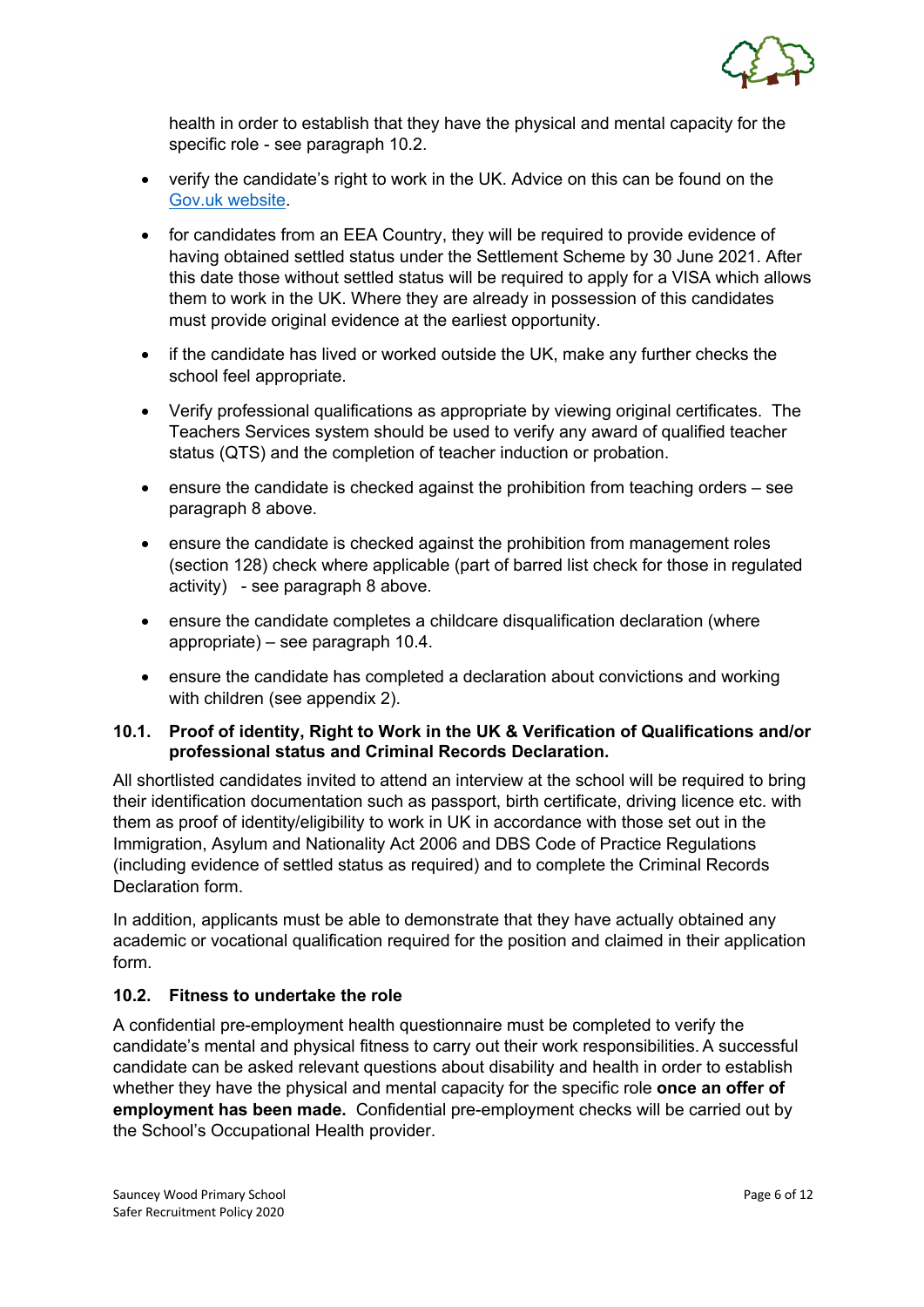

#### **10.3. Individuals who have lived or worked outside the UK**

Candidates who have lived or worked outside the UK must undergo the same checks as all other staff in the school. In addition, the school must make any further checks they think appropriate so that any relevant events that occurred outside the UK can be considered.

The Home Office guidance on criminal records checks for overseas applicants can be found here. These further checks should include a check for information about any teacher sanction or restriction that an EEA professional regulating authority has imposed, using the Teaching Regulation Agency Services' system. Restrictions imposed by another EEA regulating authority do not prevent a candidate from taking up teaching positions in England, the school will consider the circumstances that led to the restriction or sanction being imposed when considering a candidate's suitability for employment.

#### **10.4. Childcare Disqualification Declaration**

Where relevant, applicants must complete a self-declaration form provided by the school in relation to the Childcare Disqualification Regulations 2018. This is to cover circumstances where the individual has a conviction that may result in them being barred from working with children. Where a positive declaration is made a waiver can be applied for from Ofsted, and be satisfactorily granted, before the candidate may commence work.

This **only** applies to staff working in the following settings:

- Early Years Provision staff who provide any care for a child up to and including reception age. This includes education in nursery and reception classes and/or any supervised activity (such as breakfast clubs, lunchtime supervision and after school care provided by the school) both during and outside of school hours for children in the early years age range; and
- Later years provision (for children under 8) staff who are employed to work in childcare provided by the school outside of school hours for children who are above reception age but who have not attained the age of 8. This does not include education or supervised activity for children above reception age during school hours (including extended school hours for co-curricular learning activities, such as the school's choir or sports teams) but it does include before school settings, such as breakfast clubs, and after school provision.

## **11.Single Central Record**

The school will keep a single central record of pre-employment, referred to in the Keeping Children Safe in Education Regulations as the register. The single central record will cover the following people:

- all staff (including teacher trainees on salaried routes, agency and third party supply staff who work at the school)
- for independent schools, all members of the proprietor body
- the members and Trustees of the academy Trust
- confirmation that these checks have been carried out along with the date the check was undertaken/obtained must be logged on this record for all employees of the school.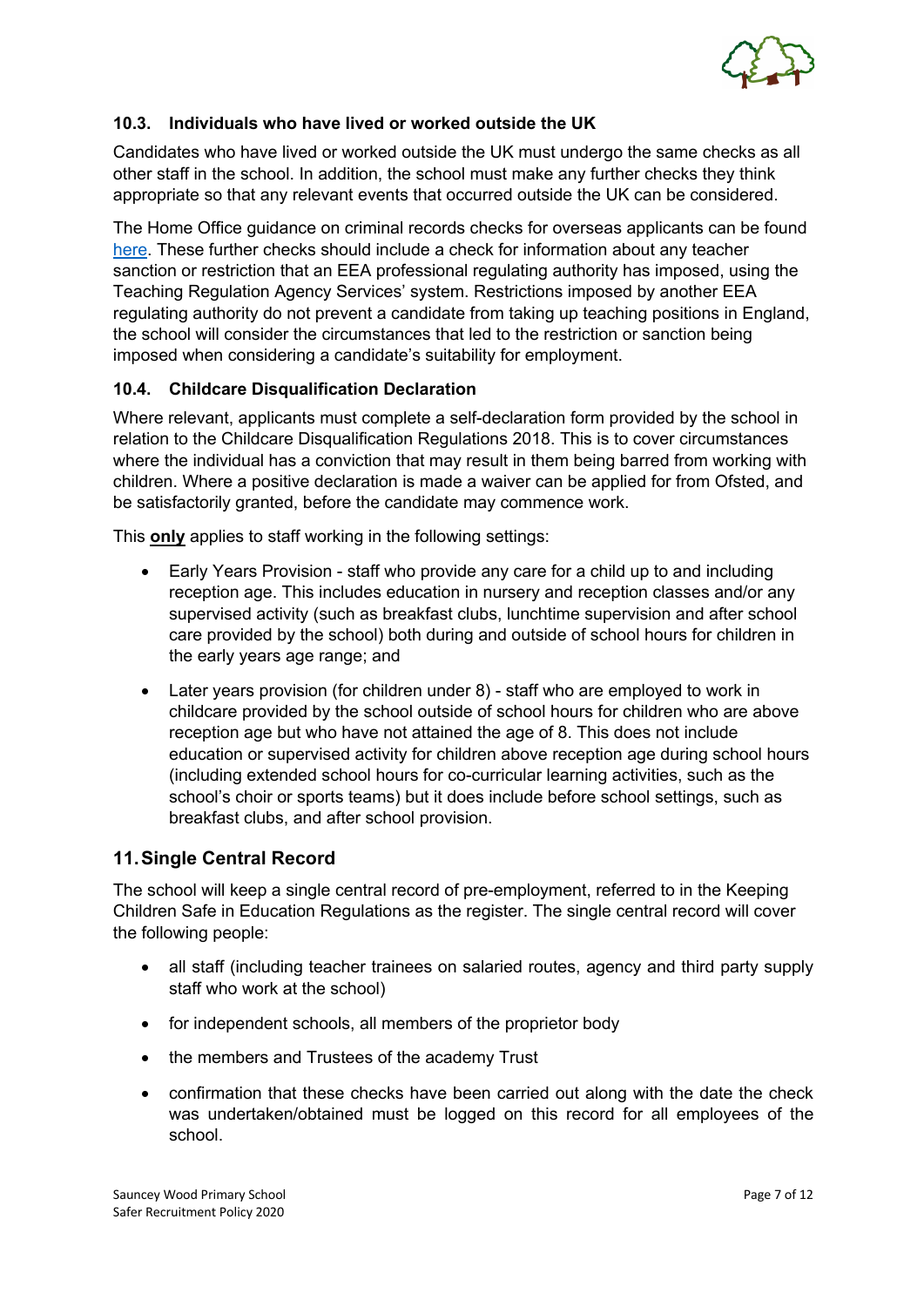

## **12.Induction**

The school recognises that safer recruitment and selection is not just about the start of employment but must be part of a larger policy framework for all staff. The school will therefore provide ongoing training and support for all staff.

All staff who are new to the school will receive induction training that will include the school's safeguarding policies and guidance on safe working practices including Child Protection, PREVENT, FGM awareness and online safety.

Regular meetings will be held during the first 6 months of employment between the new employee(s) and the appropriate manager(s).

## **13.Contractors and Agency Workers**

The school will obtain written notification from any agency, or third-party organisation they use that the organisation has carried out the checks (in respect of the enhanced DBS certificate, written notification that confirms the certificate has been obtained by either the employment business or another such business), on an individual who will be working at the school.

Where the position requires a barred list check, this will be obtained by the agency or third party prior to appointing the individual. The school will also check that the person presenting themselves for work is the same person on whom the checks have been made.

#### **14.Volunteers**

Under no circumstances will a volunteer in respect of whom no checks have been obtained be left unsupervised or allowed to work in regulated activity.

Volunteers who, on an unsupervised basis teach or look after children regularly, or provide personal care on a one-off basis in the school, will be in regulated activity. The school will obtain an enhanced DBS certificate (which should include barred list information) for all volunteers who are new to working in regulated activity. Existing volunteers in regulated activity do not have to be re-checked if they have already had a DBS check (which includes barred list information). However, the school may conduct a repeat DBS check (which should include barred list information) on any such volunteer should they have concerns.

There are certain circumstances where the school may obtain an enhanced DBS certificate (not including barred list information), for volunteers who are not engaging in regulated activity. This is set out in DBS workforce guides, which can be found on GOV.UK. Employers are not legally permitted to request barred list information on a supervised volunteer as they are not considered to be engaged in regulated activity.

The school will undertake a risk assessment and use their professional judgement and experience when deciding whether to obtain an enhanced DBS certificate for any volunteer not engaging in regulated activity. In doing so they should consider:

- the nature of the work with children
- what the establishment knows about the volunteer, including formal or informal information offered by staff, parents and other volunteers
- whether the volunteer has other employment or undertakes voluntary activities where referees can advise on suitability
- whether the role is eligible for an enhanced DBS check.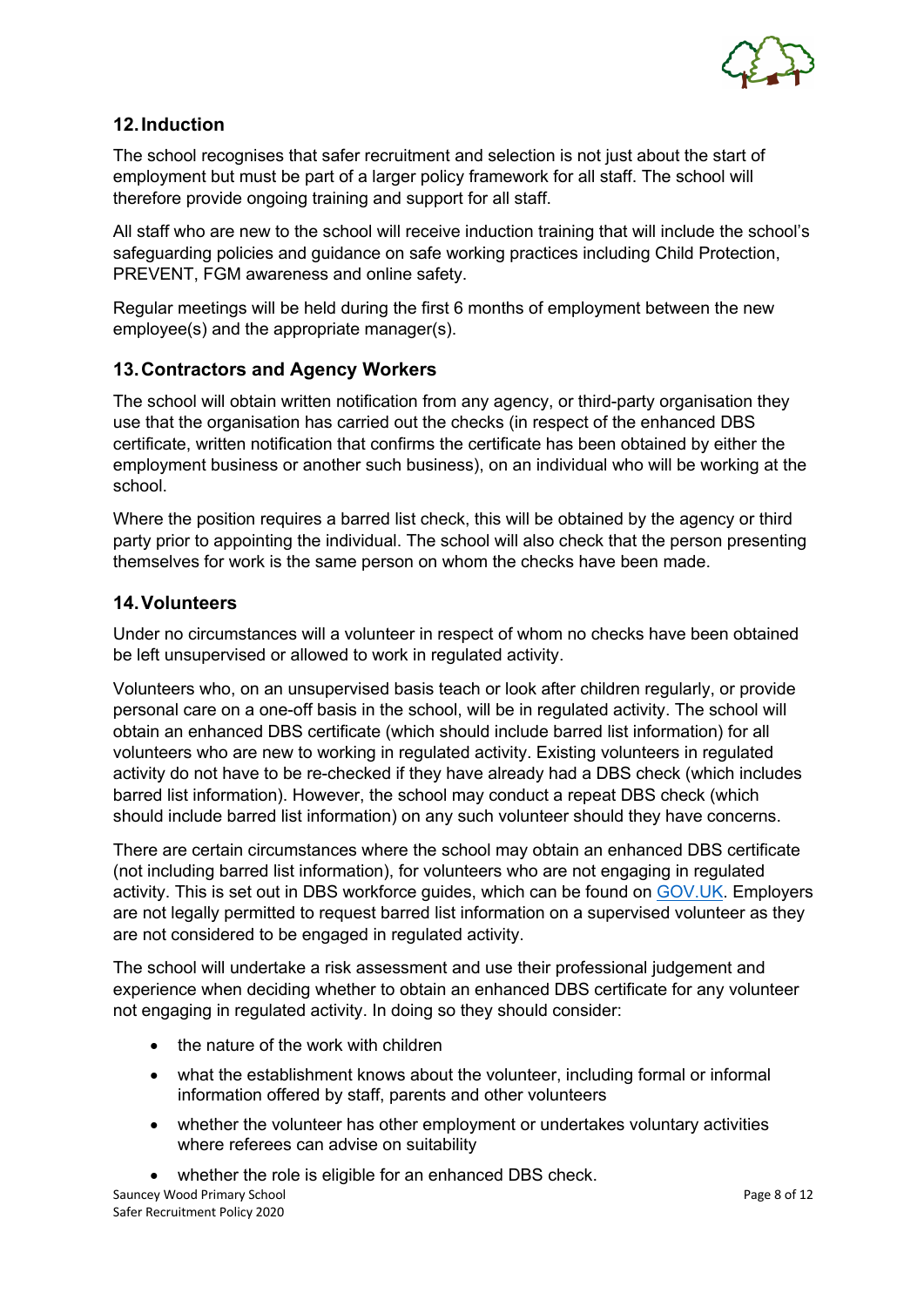

Details of the risk assessment should be recorded.

It is for the school to determine whether a volunteer is considered to be supervised. In making this decision, and where an individual is supervised, to help determine the appropriate level of supervision the school must have regard to the statutory guidance issued by the Secretary of State This guidance requires that, for a person to be considered supervised, the supervision must be:

- by a person who is in regulated activity;
- regular and day to day; and
- "reasonable in all the circumstances to ensure the protection of children."

The DBS cannot provide barred list information on any person, including volunteers, who are not in, or seeking to engage in regulated activity.

#### **15.School governors**

Governors in maintained schools are required to have an enhanced criminal records certificate from the DBS. It is the responsibility of the Governing Board to apply for the certificate for any of their governors who do not already have one. Governance is not a regulated activity and so governors do not need a barred list check unless, in addition to their governance duties, they also engage in regulated activity.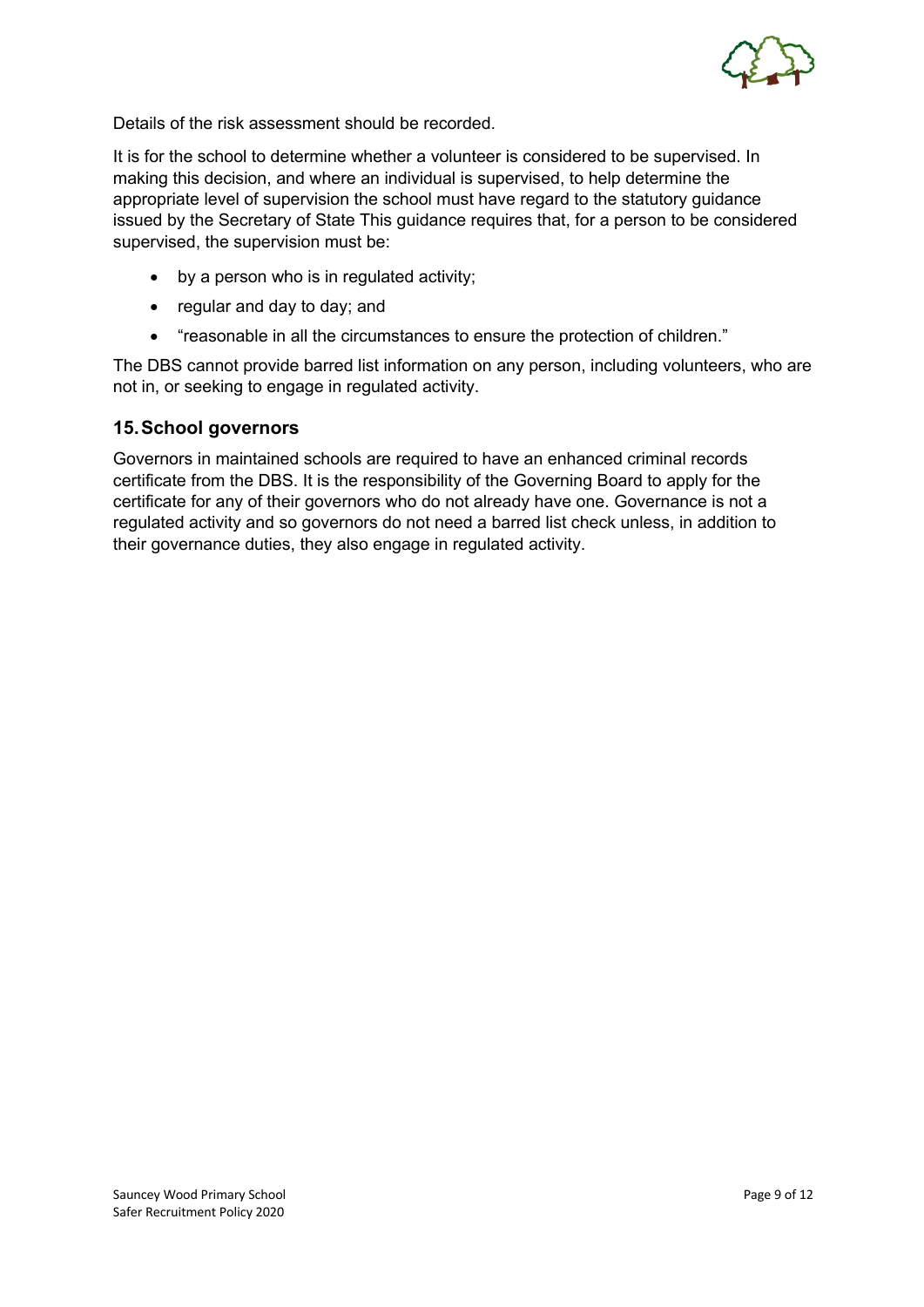

## **Appendix 1 – regulated activity**

Regulated activity includes:

- a) Teaching, training, instructing, caring for (see (c) below) or supervising children if the person is unsupervised, or providing advice or guidance on physical, emotional or educational well-being, or driving a vehicle only for children.
- b) Work for a limited range of establishments (known as 'specified places', which include schools and colleges), with the opportunity for contact with children, but not including work done by supervised volunteers.

Work under (a) or (b) is regulated activity only if done regularly. Some activities are always regulated activities, regardless of frequency or whether they are supervised or not. This includes:

- c) relevant personal care, or health care provided by or provided under the supervision of a health care professional:
- personal care includes helping a child with eating and drinking for reasons of illness or disability or in connection with toileting, washing, bathing and dressing for reasons of age, illness of disability
- health care means care for children provided by, or under the direction or supervision of, a regulated health care professional.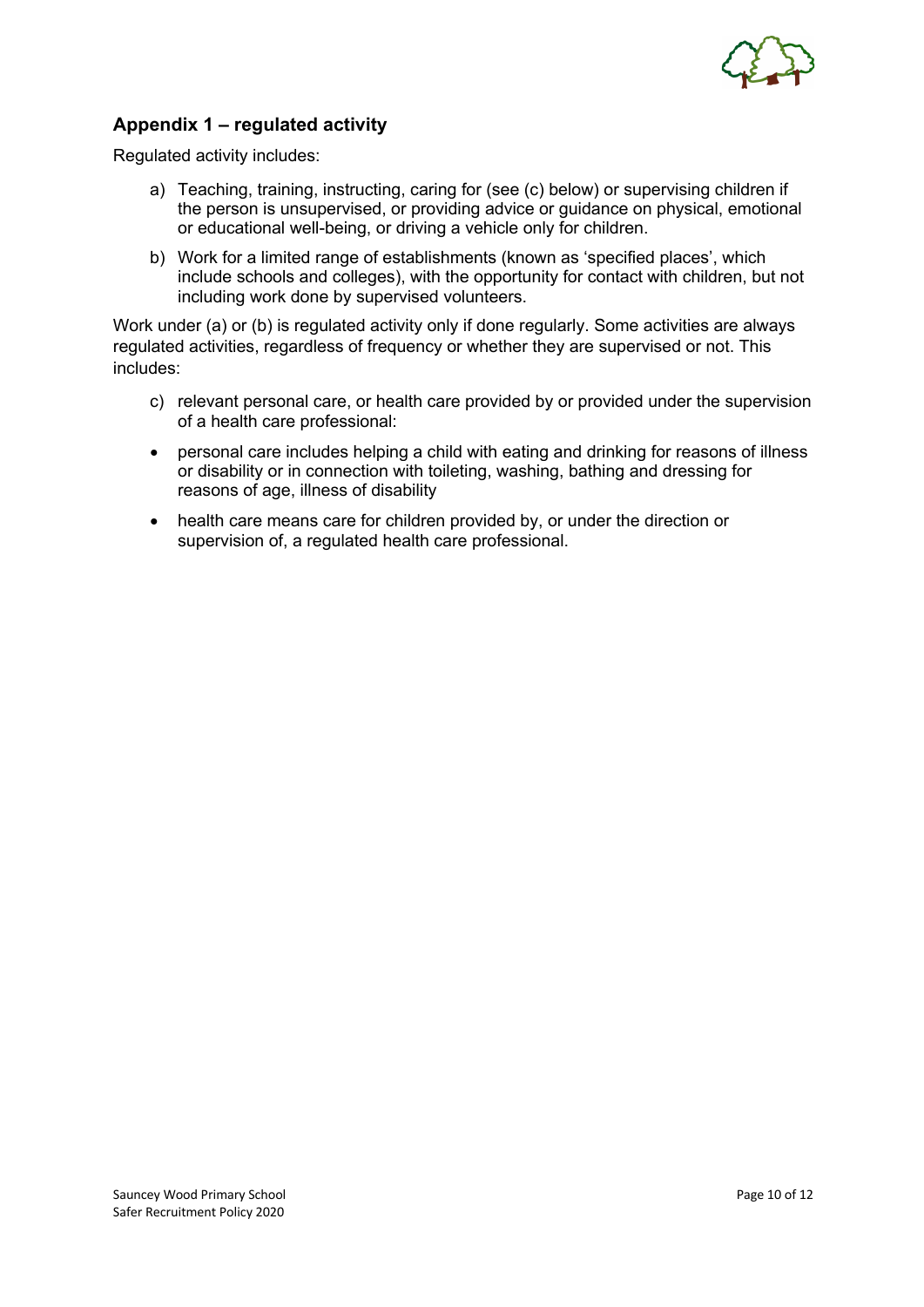

## **Appendix 2 – Criminal record declaration form**

#### **Criminal Record Declaration** (Roles exempt from the ROA - DBS)

This form must be completed by all shortlisted candidates where a police check (also known as a DBS), is required. The information disclosed on this form will be discussed during the interview process and following receipt of the DBS certificate as appropriate.

#### **Policy statement on recruiting applicants with criminal records**

This post is exempt from the Rehabilitation of Offenders Act 1974, therefore all applicants are required to declare any convictions, cautions, reprimands and final warnings that are not protected (i.e. that are not filtered out) as defined by the Rehabilitation of Offenders Act 1974 (Exceptions) Order 1975 (as amended in 2013).

For further information on filtering please refer to **Nacro guidance** and the **DBS** website.

We recognise the contribution that ex-offenders can make as employees and volunteers and welcome applications from them. A person's criminal record will not, in itself, debar that person from being appointed to this post. Any information given will be treated in the strictest confidence. Suitable applicants will not be refused posts because of offences which are not relevant to, and do not place them at or make them a risk in, the role for which they are applying.

All cases will be examined on an individual basis, taking the following into consideration:

- Whether the conviction is relevant to the position applied for
- The seriousness of any offence revealed.
- The age of the applicant at the time of the offence(s)
- The length of time since the offence(s) occurred.
- Whether the applicant has a pattern of offending behaviour
- The circumstances surrounding the offence(s), and the explanation(s) offered by the person concerned.
- Whether the applicant's circumstances have changed since the offending behaviour.

It is important that applicants understand that failure to disclose all cautions, convictions, reprimands or final warnings that are not protected could result in disciplinary proceedings or dismissal. Further advice and guidance on disclosing a criminal record can be obtained from Nacro.